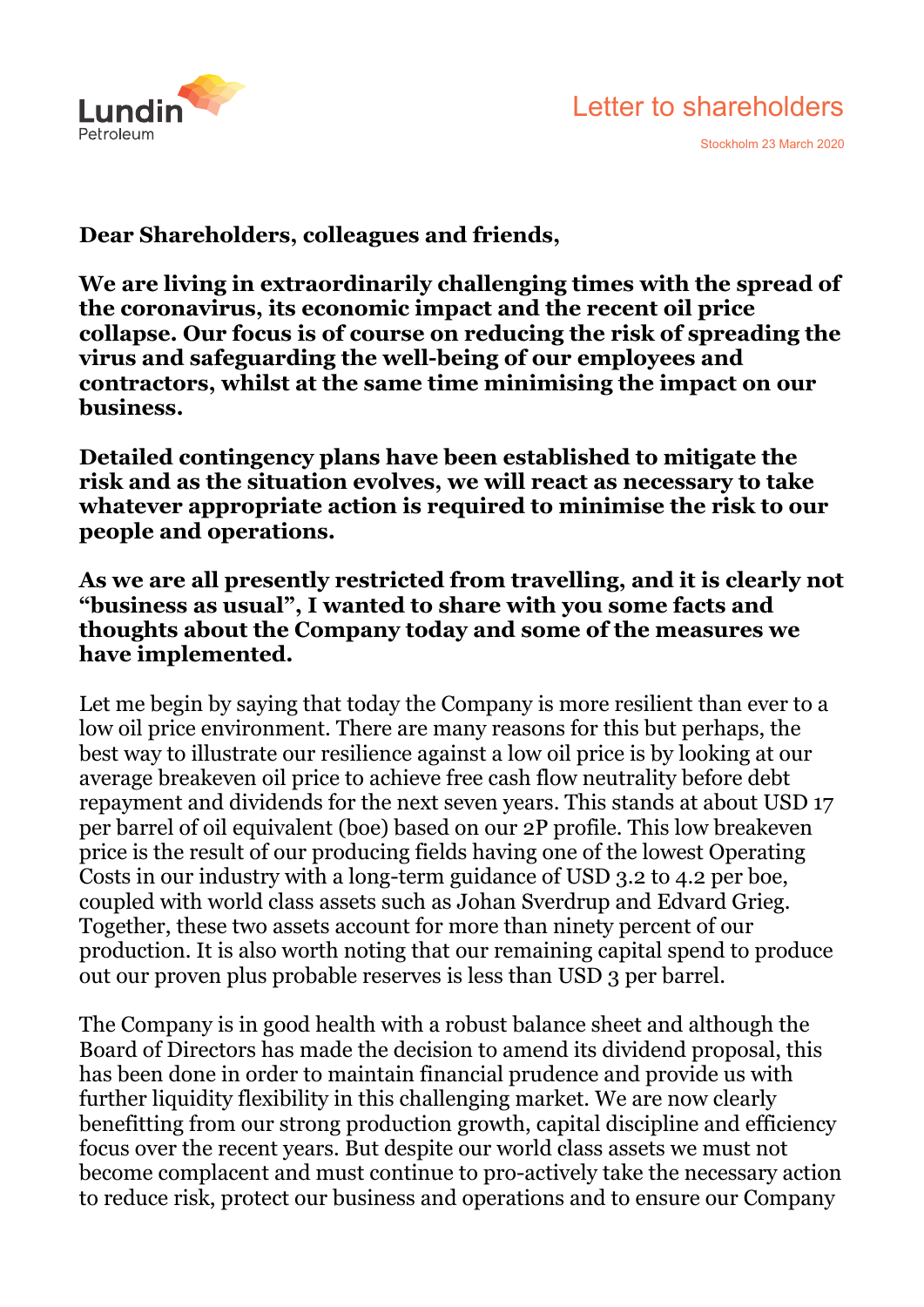remains robust in the long-term. We have been here before and we have an experienced team that know how to manage adversity.

The current oil price downturn has been exacerbated by the OPEC+ organisation not reaching an agreement to reduce production output and we are not expecting the parties to get back to the negotiating table anytime soon. A likely scenario is that the market will eventually reach a balance between demand and supply as a result of drastic capital spend reductions and certain fields having to shut-down production because of negative operating netbacks. Only then can we expect a recovery in the oil prices. It is difficult to predict when that moment will occur, but it will. On the demand side, the IEA's latest oil demand growth forecast for 2020 is expected to contract for the first time since the global recession of 2009, but to sharply rebound in 2021 to over +2 million barrels per day. It is not unreasonable to expect a strengthening of the oil prices when we move into 2021. Until then we need to demonstrate that the Company will remain resilient to a lower price environment, keep a strong financial foundation and maintain a leadership position. We are coming from a position of strength and this is exactly what we will do.

But back to the actions we are taking in this challenging environment:

- The coronavirus measures we are taking are aligned with the advice from the health authorities in each of the countries where we have people – these involve multiple actions to reduce risk as well as allowing everyone to work from home and continue to be able to operate efficiently.
- For our offshore operations we are engaged in a strong coordinated industry response, that revolves around minimising the risk of coronavirus infected personnel travelling offshore, and, in the case of a suspected infection offshore, to isolate and transport to shore as soon as possible. In parallel, the Norwegian authorities have introduced certain exceptional measures to help deal with the situation. I am very impressed at how the authorities, the unions, the companies and our employees are dealing with the situation.
- Beyond the risk to our people, the most significant risk to the Company is a potential shutdown of production due to a coronavirus infection amongst the offshore workforce at one of our two key producing sites, Johan Sverdrup and Edvard Grieg. To minimise this risk, we are downmanning offshore personnel where possible. The objective here is to mitigate any potential shutdown risk while maintaining a minimum level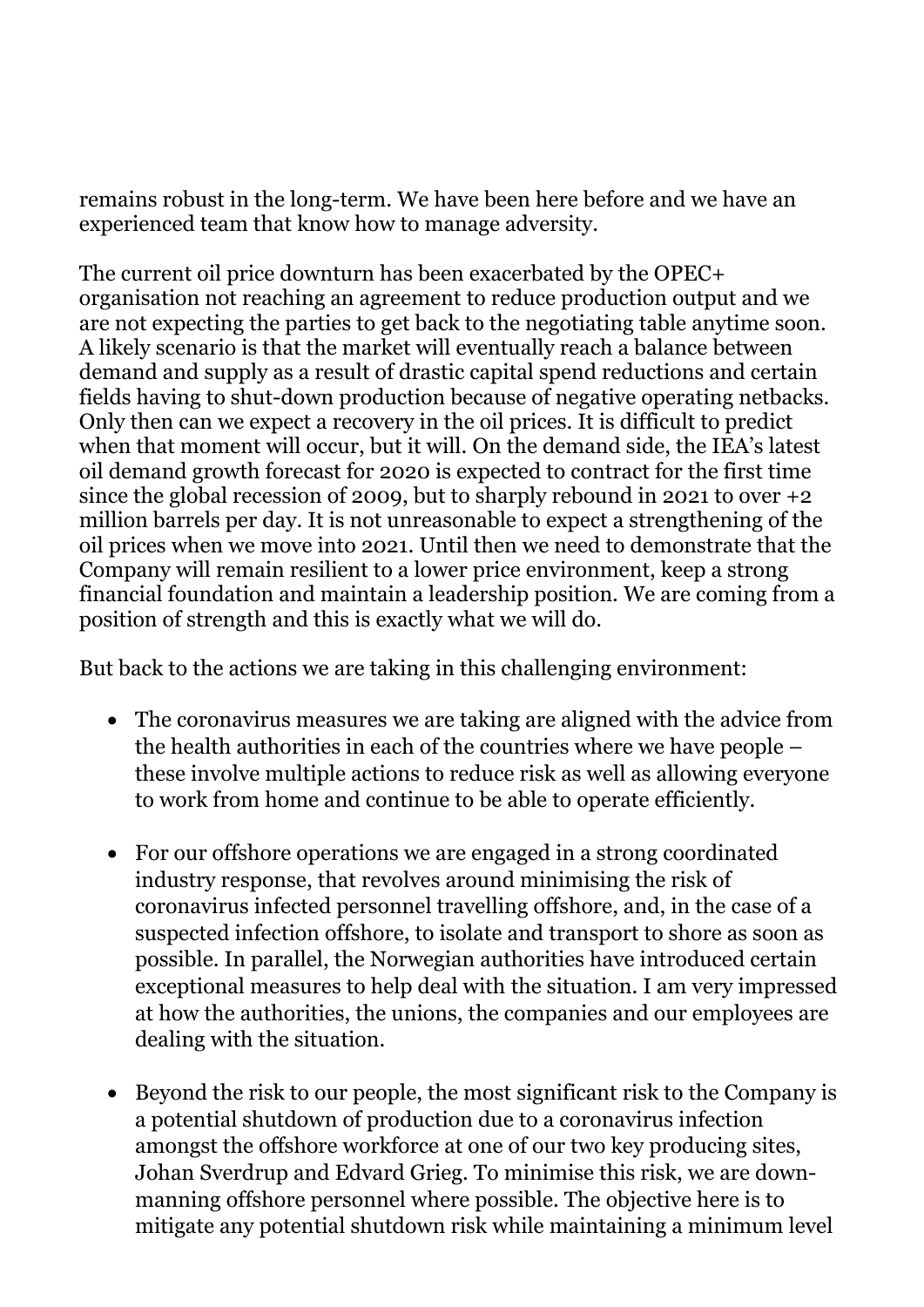of activity which will allow us to produce, maintain and plan the anticipated and most important activities on the platform.

- Specifically, Edvard Grieg personnel will be kept at the minimum level required, whilst preserving the infill drilling programme and installation of the Solveig/Rolvsnes subsea equipment, which form the main parts of the programme as presented at the Company's Capital Market Day in January 2020. Similar actions are being taken at Alvheim and Johan Sverdrup, preserving key activities and reorganising the phasing of the activities.
- In response to the oil price downturn we have taken swift action to identify areas we can improve our near-term cash flow without causing long-term disruption. Cost reductions of approximately USD 170 million (including G&A) have already been identified and will be implemented for 2020 through freezing and or postponing activities, as well as other cost mitigation exercises. This is a 12% saving on our previous Capex. We are also looking at other measures to further strengthen our liquidity position such as deferring further non-committed projects.

Overall, I am very pleased with how our organisation has responded to these challenging times and our team is focused on swiftly adapting to this changing environment. I am very grateful to them all, the onshore and offshore staff, for their extraordinary team spirit and professionalism. As the founder of our Company, Adolf Lundin, used to tell us: "*when the going gets tough, the tough get going*". This has never been truer than today.

On the operational side, Edvard Grieg continues to outperform both below and above surface, and we continue to see limited water production. At Johan Sverdrup we continue to be very pleased with the progress achieved on the field ramp-up and drilling activities as well as the Johan Sverdrup Phase 2 project. Progress on Solveig and the Rolvsnes extended well test projects is currently on plan and the offshore installation of the pipelines and subsea equipment has just commenced. Should we see slippage in the Edvard Grieg Area projects it will not impact 2021 production guidance as we have excess well capacity on the Edvard Grieg field. Based on today's performance our 2020, as well as our long-term production, guidance remains unchanged and firmly on track.

We also continue to be active in our organic growth strategy and I was very pleased with the recent announcement of the "Iving/Evra" discoveries where we hold a 40 percent interest. Our organic growth strategy has delivered, is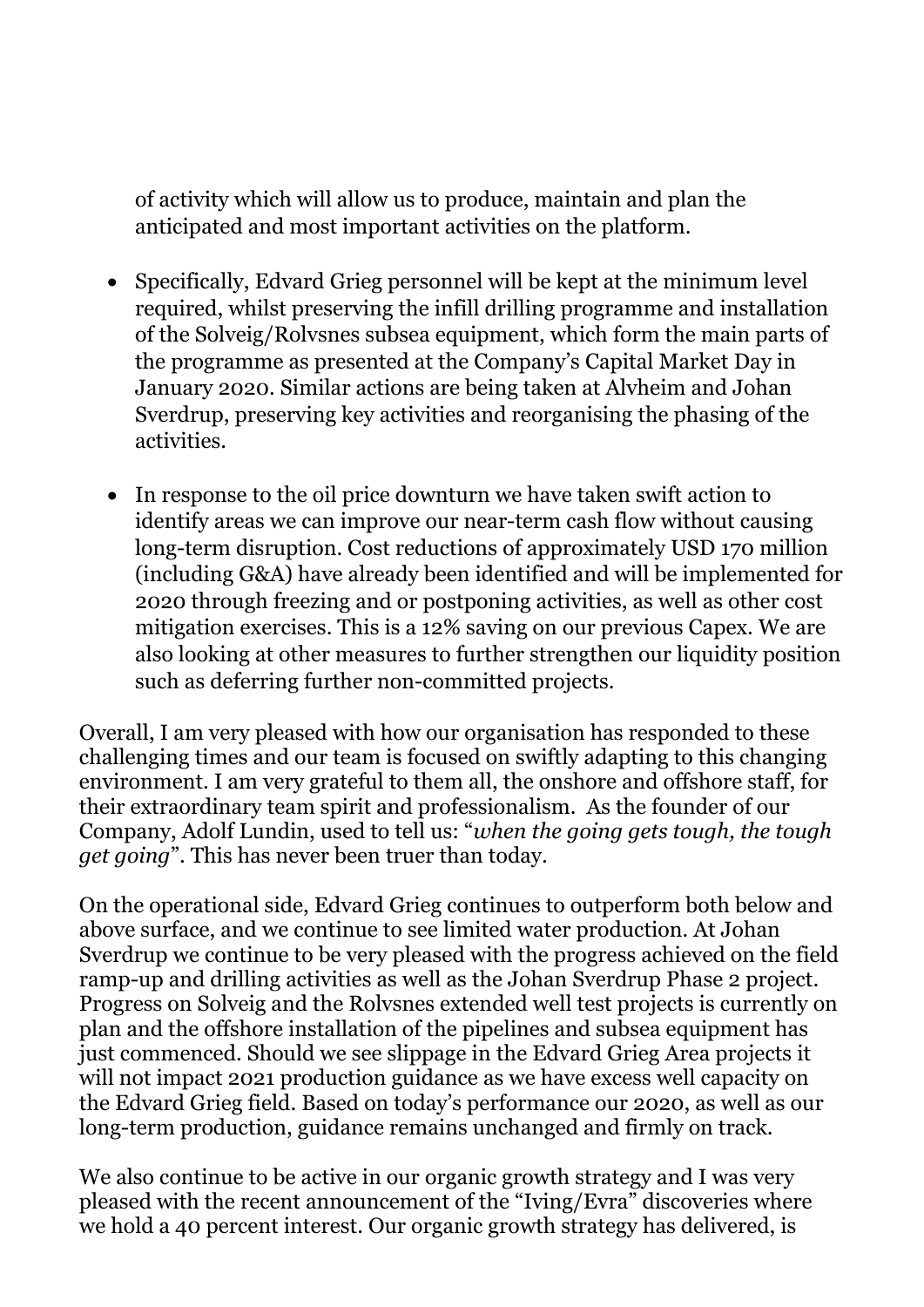delivering and will continue to deliver value to shareholders. In today's environment, and going forward, we will focus our efforts on new projects that deliver strong double-digit rates of return with low project break-even oil prices and are in line with our Decarbonisation Strategy that targets carbon neutrality by 2030.

On the finance side, the current environment will clearly impact our Operating Cash Flow, EBITDA and resulting Free Cash Flow. Importantly, as I mentioned above, our average breakeven to achieve free cash flow neutrality for the next seven years stands at USD 17 per boe which will allow us to continue to fund our committed projects at low oil price levels while utilising our existing reserves base lending facility, which today is drawn at approximately USD 3.8 billion. In relation to dividends and considering the short to medium term uncertainties in today's world, the Board of Directors have decided to reduce the current dividend proposal from USD 1.80 per share to USD 1.00 per share. I believe this is a prudent approach in these uncertain times that will further strengthen our balance sheet and give us more flexibility in how we deploy our capital. Nevertheless, should the current macroeconomic environment change the Board of Directors will further review the situation and, as required, revisit our existing dividend policy. Our ability to distribute cash to our shareholders in a sustainable way will continue to be based upon our Free Cash Flow generation, debt gearing levels and the medium to long-term macroeconomic outlook.

While we remain vigilant and prepared for many different eventualities, today, our strategy remains broadly unchanged and our firm intention is to deliver on our 2020 work programme as presented at our last Capital Market Day in January 2020 whilst deferring non-committed projects. We will, along the way, continue to apply very strict capital discipline on the business to preserve our liquidity position and further reduce and re-phase our capital spend without disrupting our business plans.

Over the last ten years we have transformed Lundin Petroleum through high quality organic growth driven by highly efficient operations, strong safety performance, top quartile ESG ratings and world class assets with record low operating costs along with one of the lowest carbon intensities per barrel produced. This has resulted in a significant strengthening of the Company's financial position which now offers significant resilience in a lower oil price environment. Whilst the current state of affairs has a significant impact on the world economies and oil demand, it is not without precedent. We have a highly experienced team that know how to deal with adversity, we are taking the necessary action to lead Lundin Petroleum from strength to strength and to maintain its leadership position.